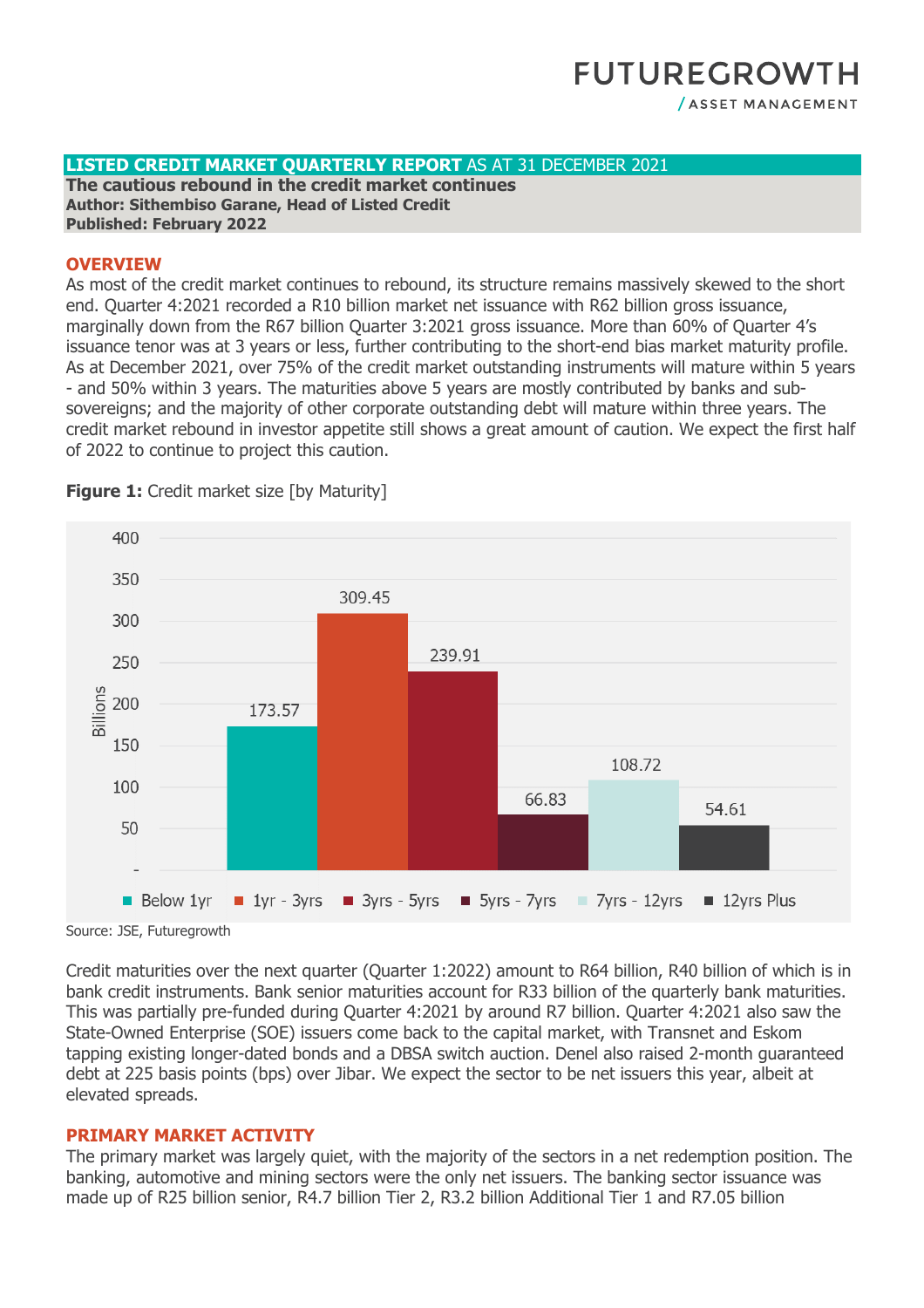structured credit instruments. As a result of the bank senior pre-funding, the sector was at a R14.8 billion net issuance position. Northam Platinum was the sole mining sector issuer with R4.7 billion gross issuance, upsizing its refinance requirement by R1.5 billion. Toyota Financial Services issued over R1 billion, contributing to the R210 000 net issuance. The diversified industrial sector was the largest net redeemer of debt with around R2 billion, as the sector continues to de-gear.



**Figure 2: Net issuance/redemption** 

The R41 billion banking gross issuance was largely contributed by Standard Bank and ABSA, with R10.5 billion and R11.6 billion, respectively. Nedbank raised over R2.5 billion in total, including a 7-year senior unsecured green bond at 145bps /3m Jibar. Nedbank and Standard Bank AT1 issuances cleared at 391bps/3m Jibar and 5yrs (176bps /3m Jibar), respectively. FirstRand's Subordinated Tier 2 issue spread was 10bps tighter than its peers, at 190bps/3m Jibar. Nedbank and Standard Bank Tier 2 cleared at 200bps.

There was a slight stabilisation of bank senior spreads during Quarter 4:2021 in the primary market. This is after bank spreads peaked at 480bps (INLV08) and 467bps (NGT108) for AT1; 260bps (INLV07) for Tier2; 135bps (IBL160) and 124bps (ABFN50) for 5-year senior unsecured in the first quarter of 2021.

Quarter 4:2021's gross market issuance for the quarter was R62 billion, down from R67 billion in quarter three. The issuance drivers remain the same since COVID started: high bank issuance and short-dated credit bias. The short-term refinance activity has led to the short end issuance skew shown in Figure 1. Although this market phenomenon has led to a collapse in spreads in short-dated credit, it also presents opportunities to term out when credit conditions are favourable to investors. Eskom and Transnet tapped ES42 and TN40 respectively, totalling the R317 000 +12years issuance. The 5- to 7-year bucket comprises bank structured credit and R25 million TN30 tap issuance.

Source: JSE, Futuregrowth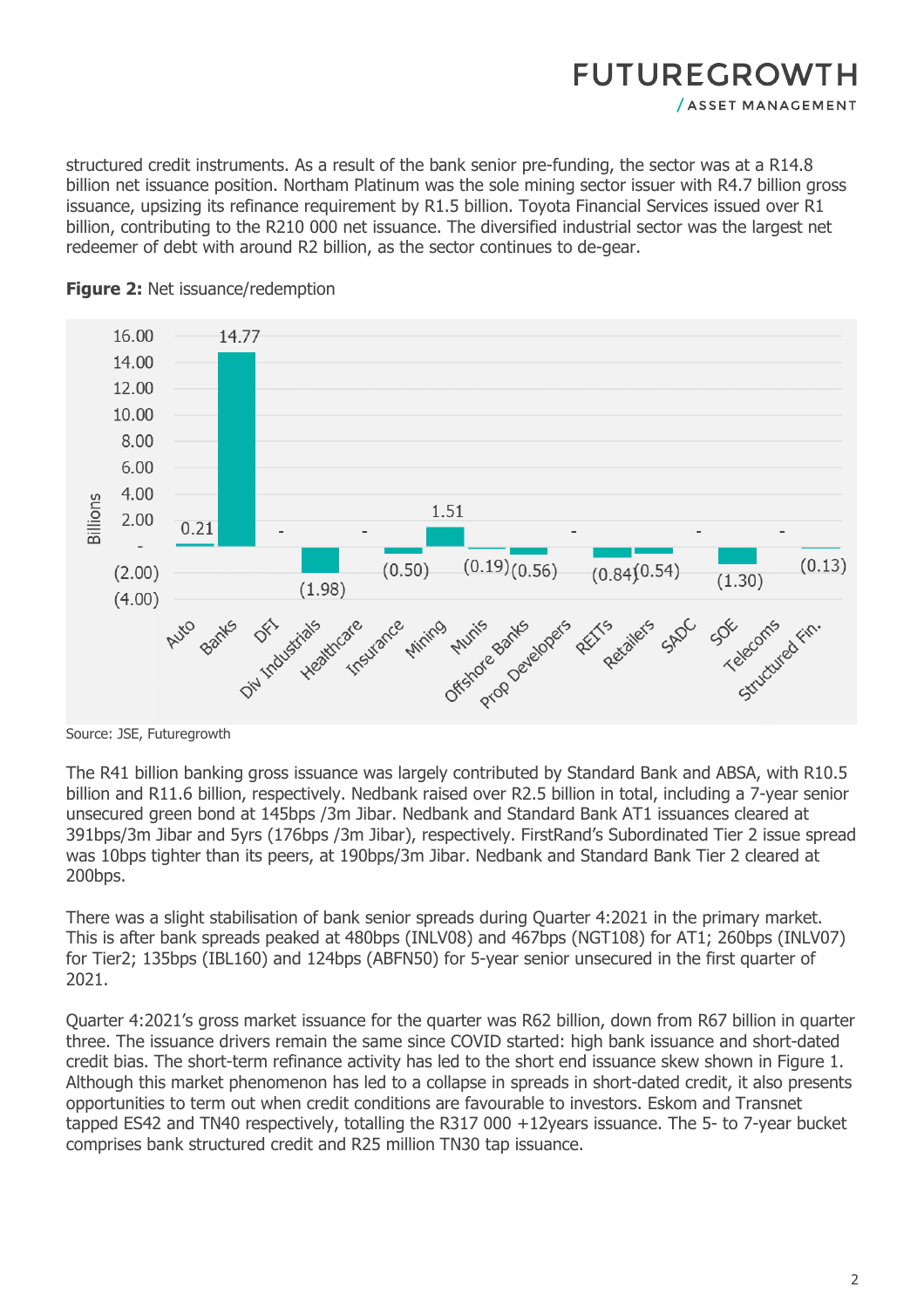# **FUTUREGROWTH**

/ ASSET MANAGEMENT

| Q4:2021         | <b>Below 1yr</b>  | $1yr - 3yrs$      | 3yrs - 5yrs       | 5yrs - 7yrs      | $7yrs - 12yrs$ | <b>12yrs Plus</b> | <b>Total</b>      |
|-----------------|-------------------|-------------------|-------------------|------------------|----------------|-------------------|-------------------|
| Auto            |                   | 438,000,000.00    | 650,000,000.00    |                  |                |                   | 1,088,000,000.00  |
| <b>Banks</b>    | 19,621,500,000.00 | 5,157,320,000.00  | 10,439,900,000.00 | 6,311,400,000.00 | 127,000,000.00 |                   | 41,657,120,000.00 |
| DFI             |                   |                   |                   |                  |                |                   |                   |
| Div Industrials |                   |                   |                   |                  |                |                   |                   |
| Healthcare      |                   |                   |                   |                  |                |                   |                   |
| Insurance       |                   |                   |                   |                  |                |                   |                   |
| Mining          | 75,000,000.00     | 1,870,935,000.00  | 2,779,435,000.00  |                  | $\equiv$       |                   | 4,725,370,000.00  |
| <b>Munis</b>    |                   |                   |                   |                  |                |                   |                   |
| Offshore Banks  |                   |                   |                   |                  |                |                   |                   |
| Prop Developers |                   |                   |                   |                  |                |                   |                   |
| <b>REITS</b>    | 1,001,000,000.00  | 1,430,000,000.00  |                   |                  |                |                   | 2,431,000,000.00  |
| Retailers       |                   |                   |                   |                  |                |                   |                   |
| <b>SADC</b>     |                   |                   |                   |                  |                |                   |                   |
| <b>SOE</b>      | 107,000,000.00    | 847,000,000.00    | 222,000,000.00    | 130,000,000.00   | 25,000,000.00  | 317,300,000.00    | 1,648,300,000.00  |
| <b>Telecoms</b> |                   |                   |                   |                  |                |                   |                   |
| Structured Fin. | 5,889,500,000.00  | 1,791,500,000.00  | 2,549,000,000.00  |                  | 484,670,633.71 |                   | 10,714,670,633.71 |
|                 |                   |                   |                   |                  |                |                   |                   |
|                 | 26,694,000,000.00 | 11,534,755,000.00 | 16,640,335,000.00 | 6,441,400,000.00 | 636,670,633.71 | 317,300,000.00    | 62,264,460,633.71 |

## **Figure 3:** Issuance

Source: JSE, Futuregrowth

2021 also saw a spike in sustainability-linked bonds (SLB) issuance, as issuers attempted to embrace the United Nations Sustainable Development Goals (SDGs) and also to optimise the cost of funding. A number of REITs, Banks and Rand Water have contributed to this "responsible credit" market. We expect a continued surge in the SLB issuance.

Figure 4 shows that only six sectors were active in the primary market during the fourth quarter and that banks contributed two-thirds of gross issuance. Structured finance was the second largest gross issuing sector, with Fox Street, Thekwini Fund 17, Transsec, Merchant West and other asset backed commercial paper (ABCP) issuers. SA Home Loans was the biggest contributor to the sector's R10.7 billion gross issuance, with R2.35 billion Thekwini Fund issuance and R2.8 billion Thekwini Warehouse Conduit. Alongside the banks, asset backed securities benefited massively from the high credit risk environment and we expect this theme to prevail during 2022. Nitro 7, Wesbank's auto-backed securitisation, failed to redeem one of its notes at the expected maturity date due to financial relief given to underlying consumers that were facing COVID-triggered distress. Over 24% of Nitro's book was affected by the low receipts.

| <b>Sector</b>         | 04:2021           | 03:2021           | %_Change    | % Q2 Contr. | <b>Grand total</b> |
|-----------------------|-------------------|-------------------|-------------|-------------|--------------------|
| Auto                  | 1,088,000,000.00  | 2,066,000,000.00  | $-47.34%$   | 1.75%       | 3,154,000,000.00   |
| <b>Banks</b>          | 41,657,120,000.00 | 38,124,122,231.00 | 9.27%       | 66.90%      | 79,781,242,231.00  |
| <b>DFI</b>            |                   |                   | $0.00\%$    | $0.00\%$    |                    |
| Div Industrials       |                   | 1,000,000,000.00  | $-100.00\%$ | $0.00\%$    | 1,000,000,000.00   |
| Healthcare            |                   |                   | $0.00\%$    | $0.00\%$    |                    |
| Insurance             |                   | 3,500,000,000.00  | $-100.00\%$ | $0.00\%$    | 3,500,000,000.00   |
| Mining                | 4,725,370,000.00  |                   | $0.00\%$    | $7.59\%$    | 4,725,370,000.00   |
| <b>Munis</b>          |                   |                   | $0.00\%$    | $0.00\%$    |                    |
| <b>Offshore Banks</b> |                   | 2,547,000,000.00  | $-100.00\%$ | $0.00\%$    | 2,547,000,000.00   |
| Prop Developers       |                   |                   | $0.00\%$    | $0.00\%$    |                    |
| <b>REITS</b>          | 2,431,000,000.00  | 3,555,000,000.00  | $-31.62%$   | 3.90%       | 5,986,000,000.00   |
| Retailers             |                   |                   | $0.00\%$    | $0.00\%$    |                    |
| <b>SADC</b>           |                   |                   | $0.00\%$    | $0.00\%$    |                    |
| <b>SOE</b>            | 1,648,300,000.00  | 20,000,000.00     | 8141.50%    | 2.65%       | 1,668,300,000.00   |
| <b>Telecoms</b>       |                   | 2,300,000,000.00  | $-100.00\%$ | $0.00\%$    | 2,300,000,000.00   |
| Structured Fin.       | 10,714,670,633.71 | 14,205,658,445.00 | $0.00\%$    | 17.21%      | 24,920,329,078.71  |
|                       | 62,264,460,633.71 | 67,317,780,676.00 | $-7.5%$     | 100%        | 129,582,241,309.71 |

### **Figure 4:** Issuance schedule

Source: JSE, Futuregrowth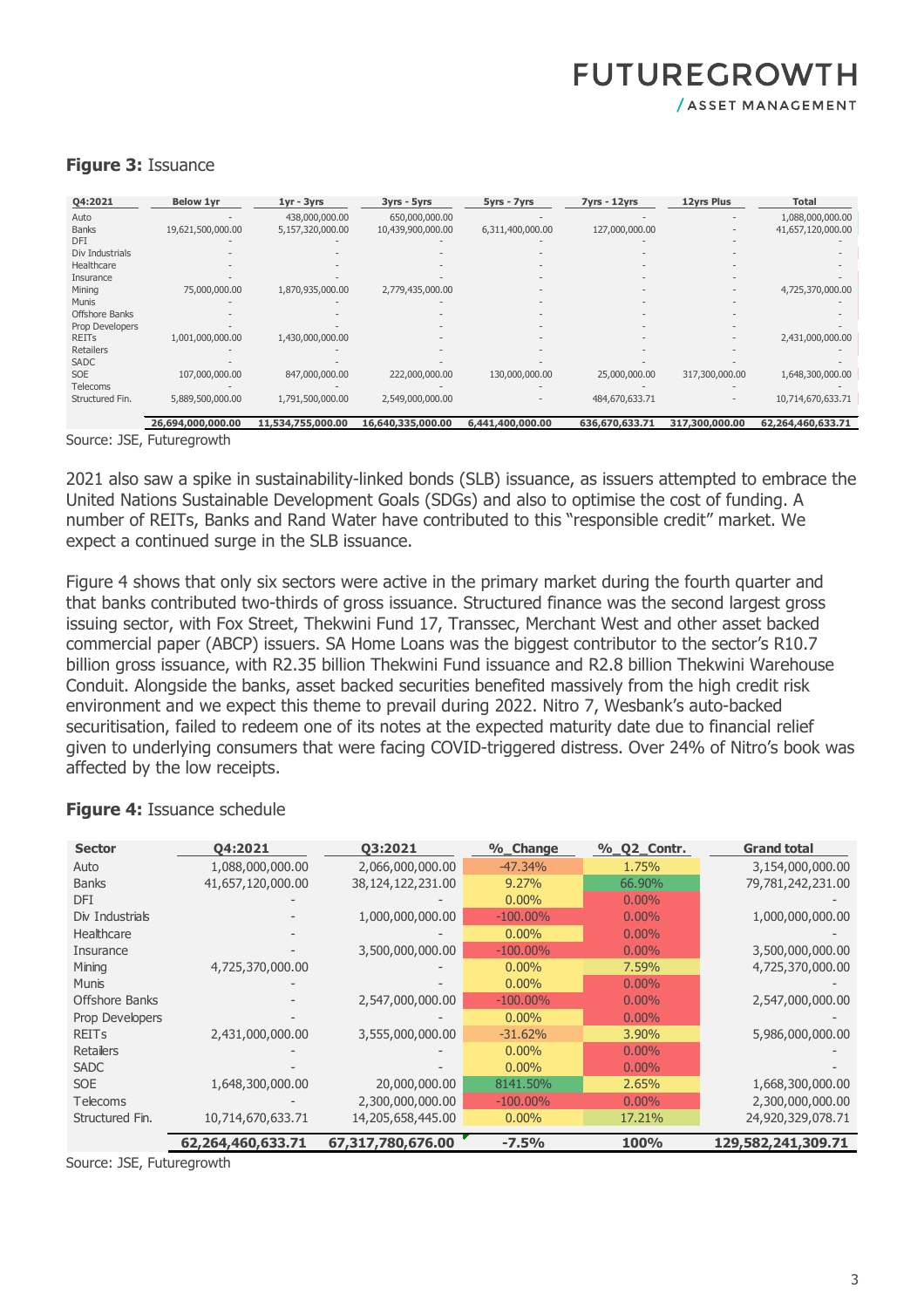## **SECONDARY MARKET**

The total number of listed credit instruments with spread movement decreased from 361 in Quarter 3:2021 to 296 in Quarter 4:2021. There were 200 bonds with spread compression during the fourth quarter (282 in Quarter 3:2021) and 96 with spread widening (79 in Quarter 3:2021). Redefine Properties (RDFB12), maturing in November 2022, had the largest Floating Rate Note (FRN) spread compression with 105bps, and Eskom (ECN22), with March 2022 maturity, had the largest Fixed Rate Note (FXD) spread compression with 70.5bps. These were mostly due to book overs to money market. The largest widening FRN and FXDs were Northam Platinum (NMH012) and Barloworld (BAW21), with 135 and 70 basis points respectively. The momentum continues to be on spread compression as demand remains higher in the short end, as well as repricing due to tenor roll down.

Most businesses have resumed operations and have embarked on different strategies to stabilise ailing balance sheets owing to the COVID lockdown. These interventions include right-sizing of the workforce, de-gearing, high gearing tolerance, asset disposal, and off-balance sheet funding, etc. These measures are not expected to yield instantaneous results on issuance practices and credit pricing. However, if coupled with the calling off of the country's state of national disaster and permanent resumption of corporate activity, they may help boost credit market confidence and thus, a return to more term issuances and credit spread normalisation. Although most issuers have reported better-than-expected financials, the ongoing state of national disaster (which has been extended until 15 February 2022) still presents great uncertainty for investors.



### **Figure 5: Floating Rate Notes**

Source: JSE, Futuregrowth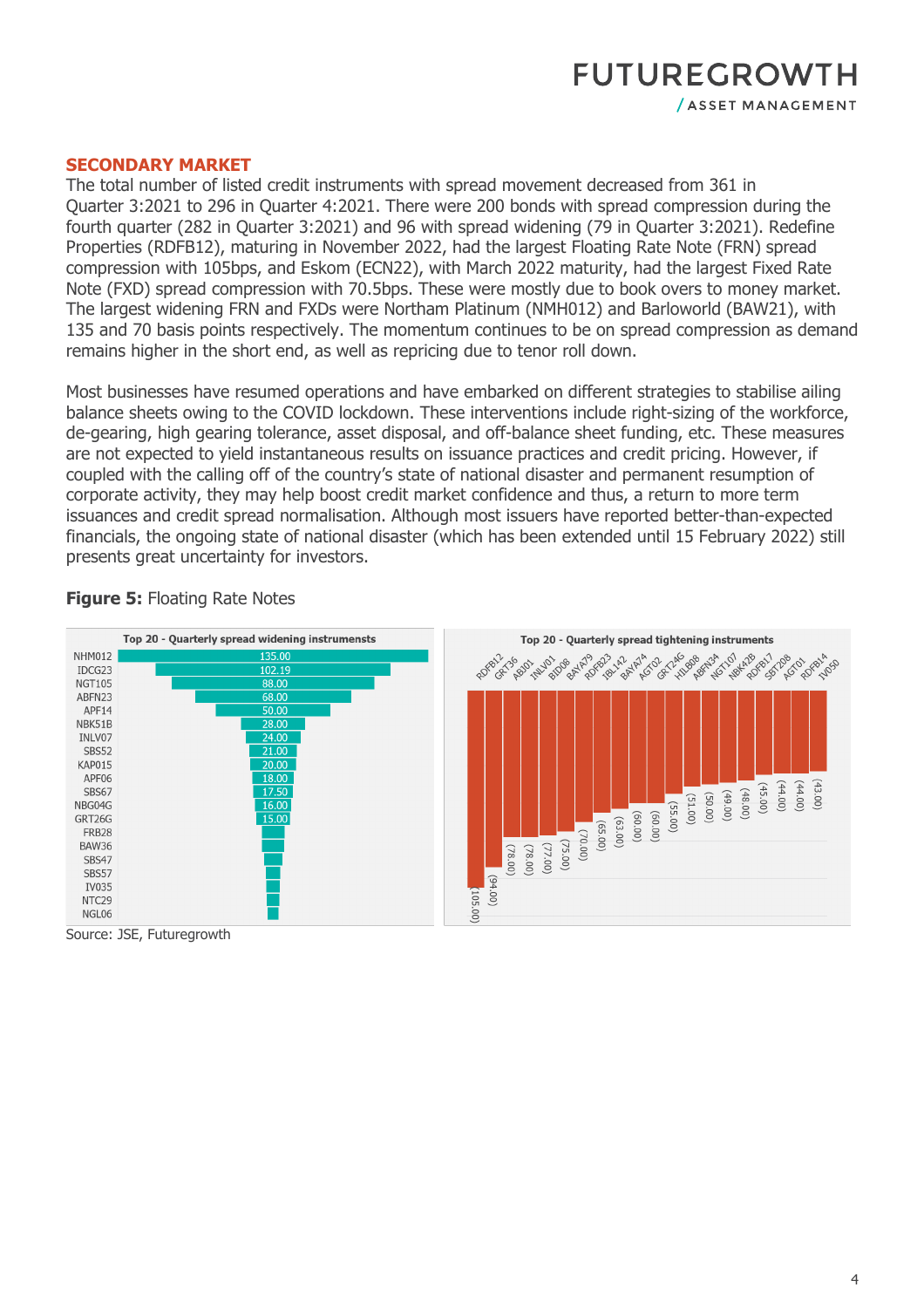

## **Figure 6: Fixed Rate Notes**



Source: JSE, Futuregrowth

#### **CREDIT RATING ACTIONS**

Transnet SOC was downgraded by Moody's to A.za National Scale Rating (NSR) from AA-.za. The issuer had struggled during the year to raise long-term funding and thus relied on short-term debt raising, which increase its refinance risk. In addition, the legacy governance issues have not been resolved such that the issuer can clear its irregular expenditure and the resultant audit qualification.

#### **BANK MATURITY PROFILE**

The banking sector has a R98 billion refinancing requirement for the year ahead. For the first quarter of 2022, the expected refinancing requirement is around R15 billion due to the previous quarter's R14.8 billion pre-funding. Additional Tier 1 capital has no refinance obligation during Quarter 1:2022; however, we do expect the second quarter refinancing requirement to be executed in quarter one, as has become the norm for the sector. The bank senior unsecured maturities include uncertificated notes issued out of the banks' structured note programmes. ABSA has the largest Quarter 1:2022 bank maturities with R13.4 billion of the R33.7 billion bank maturities (excluding structured notes).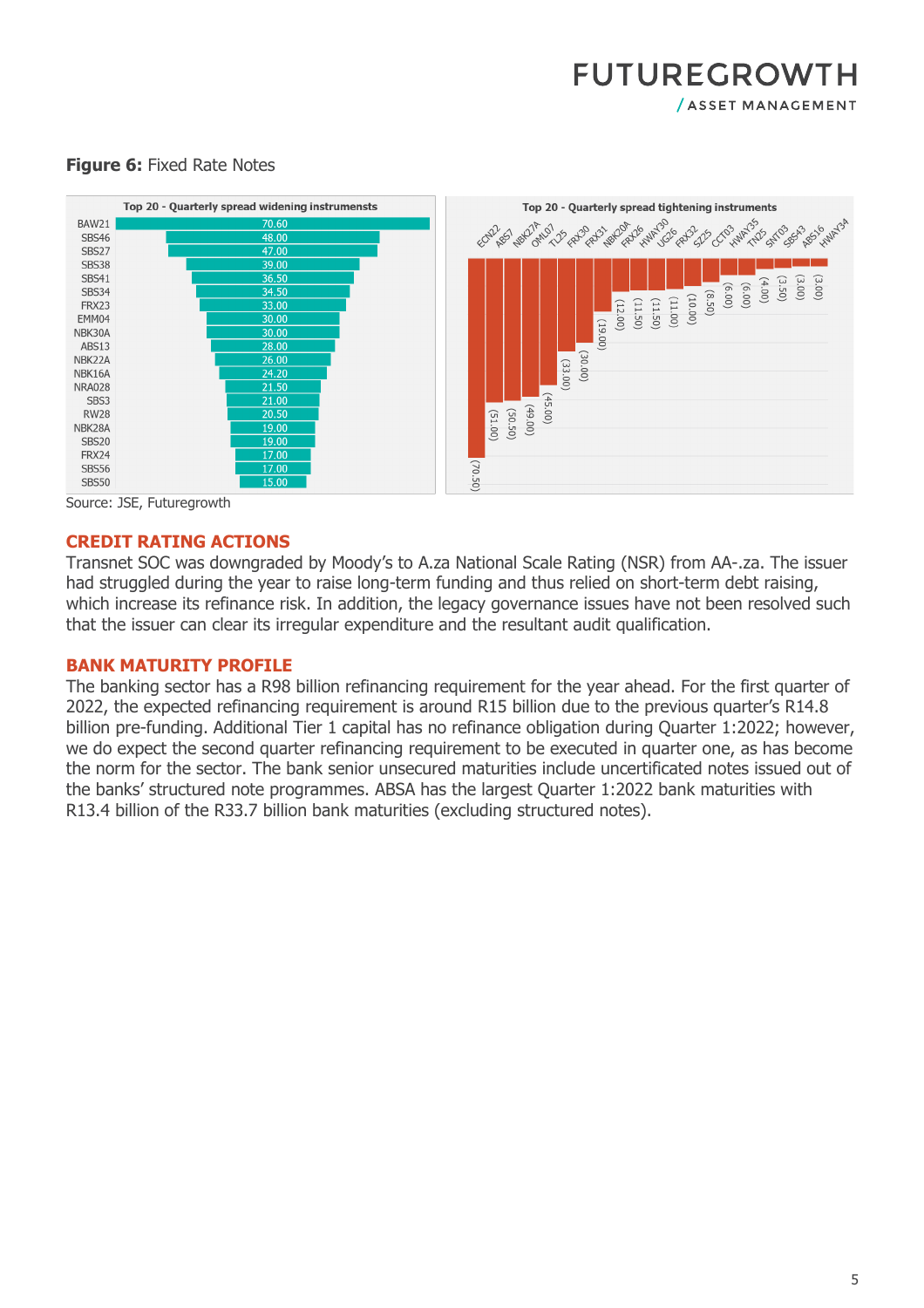

**Figure 7:** Bank debt maturities - by Instrument type (for year 2022)

Source: JSE, Futuregrowth

# **CREDIT MARKET OUTLOOK**

The credit market expects R173 billion maturities during 2022, and R64 billion of that matures in the first quarter of the year. Of the R64 billion Quarter 4:2022 maturities, banks, SOEs and securitisation account for R40 billion, R7.5 billion and R6.7 billion, respectively. The banks pre-financed some of the Quarter 1:2022 obligations in Quarter 4:2021; however, we do expect them to continue to ramp up their capital buffers prior to the market anticipated interest rate hike(s). SOEs are also expected to re-enter the market during the year. The negative sentiment around the sector still persists; however, it was encouraging to see DBSA come to market and manage to issue at favourable spreads. Transnet and Eskom have sizable upcoming maturities and have already indicated appetite to raise long-term funding in the local capital market.